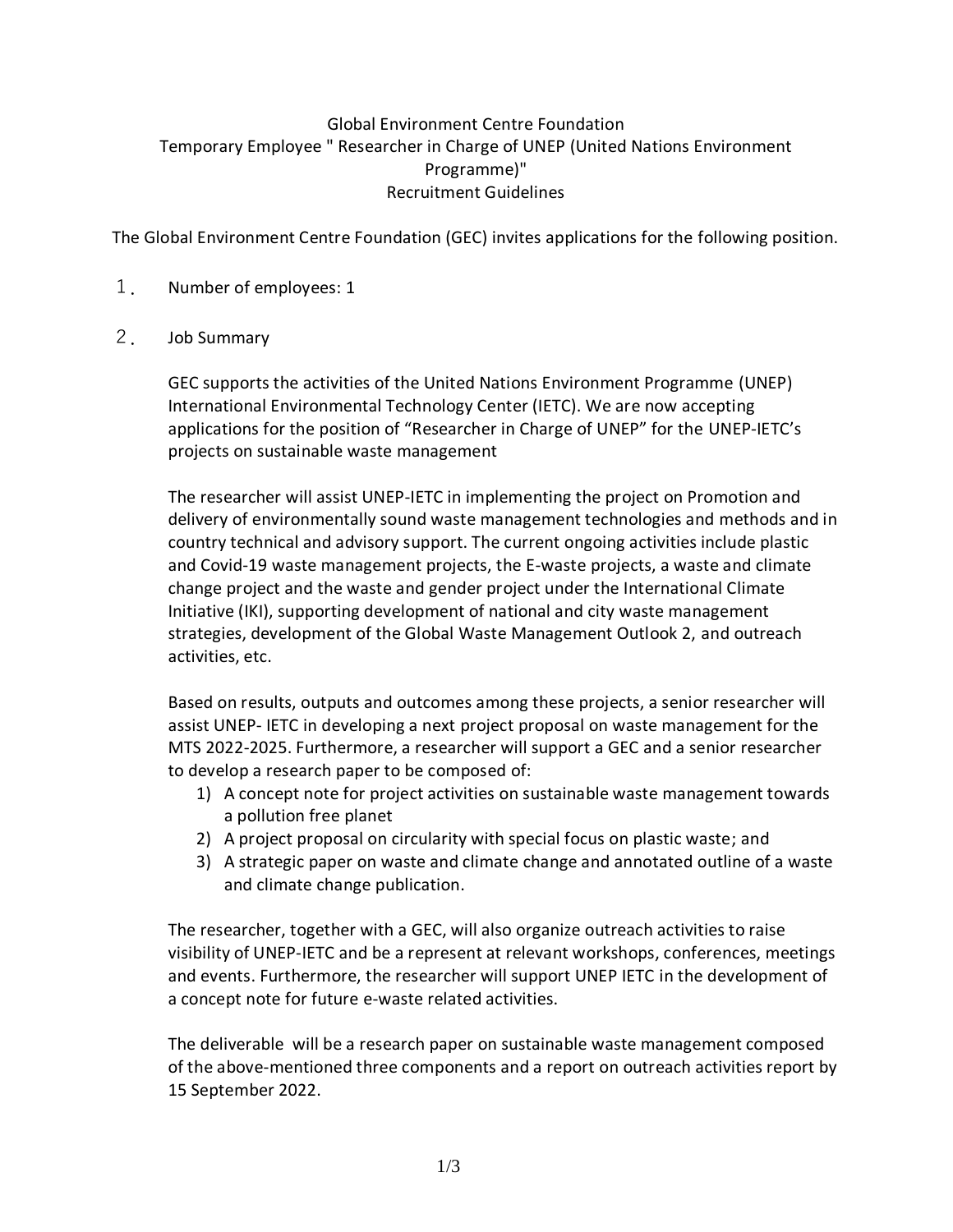- 3.Required Education, Qualifications and Experience
	- (1) Education: Master's degree in social science, international relations, environmental studies or equivalent practical experience.
	- (2) Professional Experience
		- A minimum of 2 years of progressive relevant experience in project/programme management is required.
		- At least 1 year work experience at the international level is required.
		- Work experience in the field of waste management, waste technologies and application of waste technology solutions, including at international level, is required.
		- Experience in managing the performance of a diverse team of technical and administrative staff against agreed workplans is required.
		- Experience in engaging with national and international government officials and representatives of civil society and the private sector on strategic and technical waste management is desirable.
		- Experience in communicating complex technical information to a diverse, nontechnical audience is desirable.
	- (3) Languages
		- Professional working English and Japanese is required.
- 4. Place of work

In principle, work from home (negotiable).

\*Please note that a PC will be not be provided .

- 5. Term of employment contract and working hours
	- (1) Period: ASAP until 30th September 2022
	- (2) Workday: 3 days/week
	- (3) Working hours: 6 hrs 30 min/day (In principle, work hours shall be between 9:00 a.m. and 5:30 p.m., with a one-hour break.
- 6. Fees, etc.

Expected fee: 52,299 yen per day

\*Transportation expenses: None (however, payment can be made by billing for actual expenses on the work)

\*Social insurance: Workers' accident compensation insurance shall be applied.

- 3. Application Methods, etc.
	- (1) How to apply

Please send your resume (free format) by e-mail with an attachment to the application form below.

(2) Application address: E-mail: saiyo-osaka@gec.jp

The subject line of the e-mail should be "Application for Researcher in Charge of UNEP".